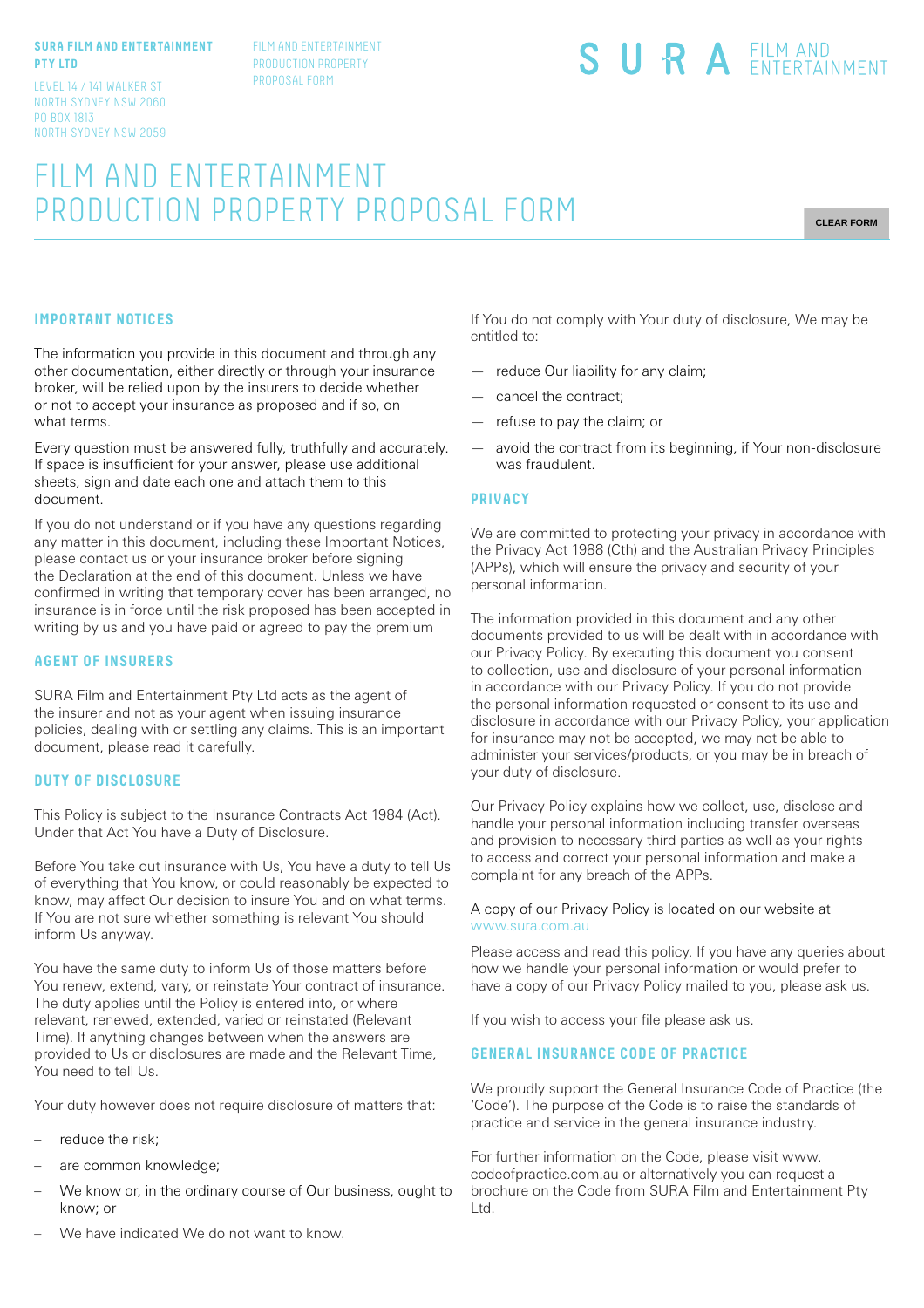# **FILM AND ENTERTAINMENT PRODUCTION PROPERTY PROPOSAL FORM**

| 1.                                                                        | Name of Proposer                                                                                                |                                |                  |              |           |
|---------------------------------------------------------------------------|-----------------------------------------------------------------------------------------------------------------|--------------------------------|------------------|--------------|-----------|
| 2.                                                                        | Address                                                                                                         |                                |                  |              |           |
| 3.                                                                        | Telephone                                                                                                       | Fax                            |                  |              |           |
|                                                                           | Email                                                                                                           |                                |                  |              |           |
| 4.                                                                        | Proposer is<br>(A) Individual                                                                                   | (B) Partnership                | (C) Company      |              |           |
| 5.                                                                        | Number of Employees                                                                                             |                                |                  |              |           |
| 6.                                                                        | Is the proposer registered for GST?                                                                             |                                |                  | ⊥Yes         | No        |
|                                                                           | <b>ABN</b>                                                                                                      |                                | <b>ITC</b>       |              | $\%$      |
| 7.                                                                        | Occupation                                                                                                      |                                |                  |              |           |
| 8.                                                                        | <b>Experience of Proposer</b>                                                                                   |                                |                  |              |           |
|                                                                           |                                                                                                                 |                                |                  |              |           |
|                                                                           |                                                                                                                 |                                |                  |              |           |
|                                                                           |                                                                                                                 |                                |                  |              |           |
| 9.                                                                        | Period of Cover                                                                                                 | $\sqrt{ }$<br>From<br>$\prime$ | To<br>$\sqrt{ }$ | $\prime$     |           |
|                                                                           | 10. Geographical Limits Required                                                                                | New Zealand wide               | Australia wide   |              |           |
|                                                                           |                                                                                                                 | Australia and New Zealand      | Worldwide        |              |           |
| 11. a)                                                                    | Will equipment be loaned out, hired out or rented out?                                                          |                                |                  | $\Box$ Yes   | ⊿ No      |
|                                                                           | Will equipment / props, sets and wardrobe / office contents require fire cover?<br>b)                           |                                |                  | $\sqcup$ Yes | $\Box$ No |
|                                                                           | If Yes, please provide copy of your Conditions of Business with this proposal                                   |                                |                  |              |           |
| 12. Location to which equipment is returned when not in use and overnight |                                                                                                                 |                                |                  |              |           |
|                                                                           |                                                                                                                 |                                |                  |              |           |
|                                                                           |                                                                                                                 |                                |                  |              |           |
|                                                                           |                                                                                                                 |                                |                  |              |           |
|                                                                           | 13. Indicate by ticking if following security measures are in place at premises where equipment usually resides |                                |                  |              |           |
|                                                                           | Deadlocks on all external doors                                                                                 | Keyed locks on all windows     |                  |              |           |
|                                                                           | Local alarm                                                                                                     | Monitored alarm                |                  |              |           |
|                                                                           | 14. Indicate by ticking if following security is in place whilst equipment is locked in a motor vehicle         |                                |                  |              |           |
|                                                                           | Engine immobiliser                                                                                              | Full metal jacket              |                  |              |           |
|                                                                           | Alarm                                                                                                           | Metal cage                     |                  |              |           |
|                                                                           | 15. Will equipment be left in a motor vehicle overnight?                                                        |                                |                  | ⊥Yes         | $\Box$ No |
|                                                                           | If Yes, will motor vehicle be parked in a locked garage?                                                        |                                |                  | $\sqcup$ Yes | $\Box$ No |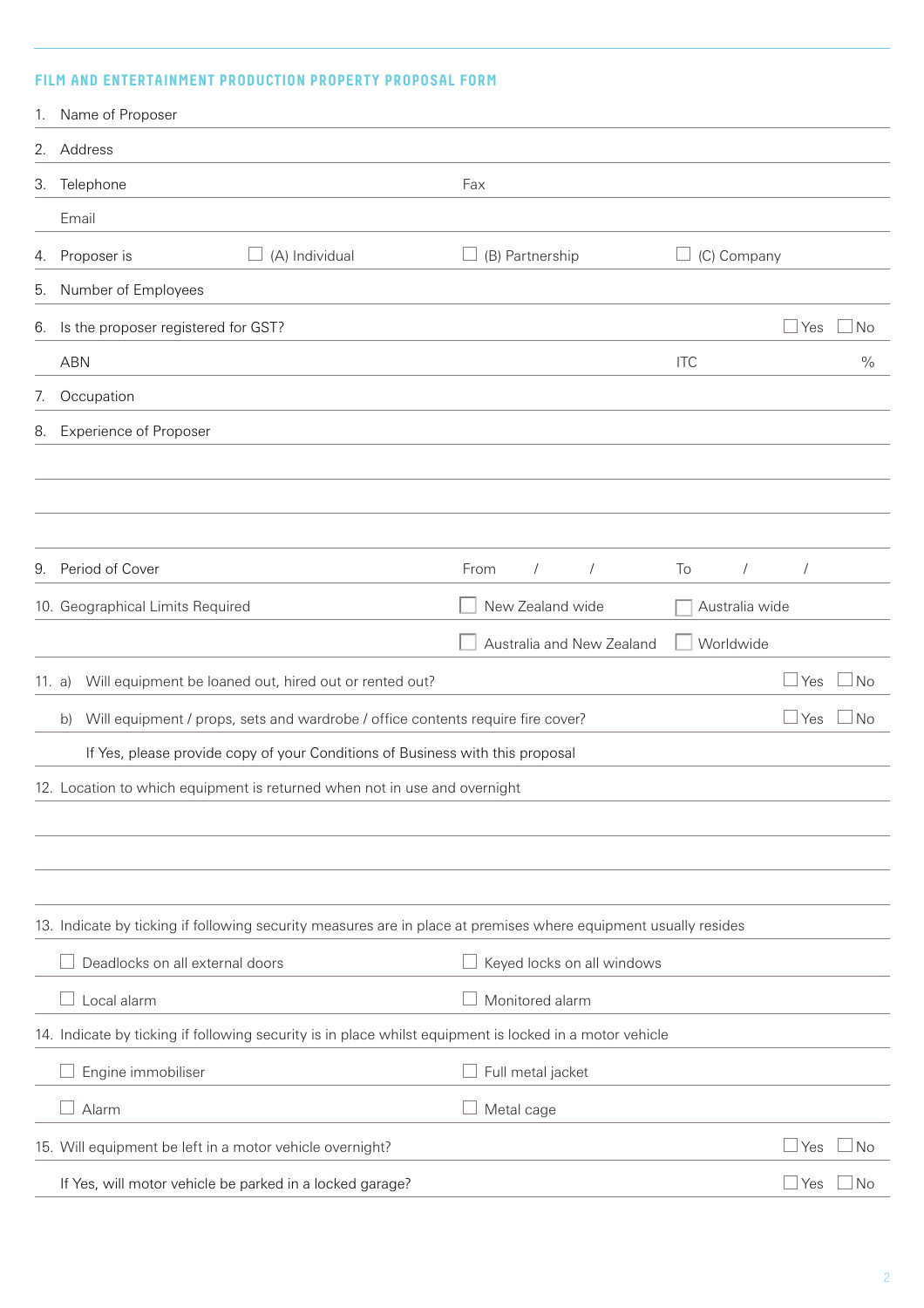If No, how are items protected for transport?

# **MISCELLANEOUS EQUIPMENT SCHEDULE**

| DESCRIPTION OF MAKE<br>AND MODEL                                   | SERIAL NO. | YEAR PURCHASED | ORIGINAL PRICE                                | <b>SUM INSURED</b>                            |
|--------------------------------------------------------------------|------------|----------------|-----------------------------------------------|-----------------------------------------------|
|                                                                    |            |                | \$                                            | $\, \, \raisebox{12pt}{$\scriptstyle \circ$}$ |
|                                                                    |            |                | \$                                            | \$                                            |
|                                                                    |            |                | \$                                            | \$                                            |
|                                                                    |            |                | \$                                            | \$                                            |
|                                                                    |            |                | \$                                            | $\, \, \raisebox{12pt}{$\scriptstyle \circ$}$ |
|                                                                    |            |                | \$                                            | $\, \, \raisebox{12pt}{$\scriptstyle \circ$}$ |
|                                                                    |            |                | \$                                            | $\, \, \raisebox{12pt}{$\scriptstyle \circ$}$ |
|                                                                    |            |                | \$                                            | $\, \, \raisebox{12pt}{$\scriptstyle \circ$}$ |
|                                                                    |            |                | \$                                            | $\, \, \raisebox{12pt}{$\scriptstyle \circ$}$ |
|                                                                    |            |                | $\, \, \raisebox{12pt}{$\scriptstyle \circ$}$ | \$                                            |
|                                                                    |            |                | \$                                            | \$                                            |
|                                                                    |            |                | \$                                            | \$                                            |
|                                                                    |            |                | \$                                            | \$                                            |
|                                                                    |            |                | \$                                            | \$                                            |
|                                                                    |            |                | \$                                            | \$                                            |
|                                                                    |            |                | \$                                            | $\, \, \raisebox{12pt}{$\scriptstyle \$}$     |
|                                                                    |            |                | \$                                            | $\, \, \raisebox{12pt}{$\scriptstyle \circ$}$ |
| Please use additional sheets as needed                             |            |                |                                               |                                               |
| Note: Each item needs to be insured for its full replacement value |            |                |                                               |                                               |
| 17. Total sums insured                                             |            |                |                                               |                                               |
| Owned equipment<br>a)                                              |            |                |                                               | $\, \, \raisebox{12pt}{$\scriptstyle \circ$}$ |
| Non-owned equipment<br>b)                                          |            |                |                                               | $\, \, \raisebox{12pt}{$\scriptstyle \circ$}$ |
| Office contents<br>$\vert$ C)                                      |            |                |                                               | $\, \, \raisebox{12pt}{$\scriptstyle \circ$}$ |
| Props, sets and wardrobe<br>$\mathsf{d}$                           |            |                |                                               | $\, \, \raisebox{12pt}{$\scriptstyle \circ$}$ |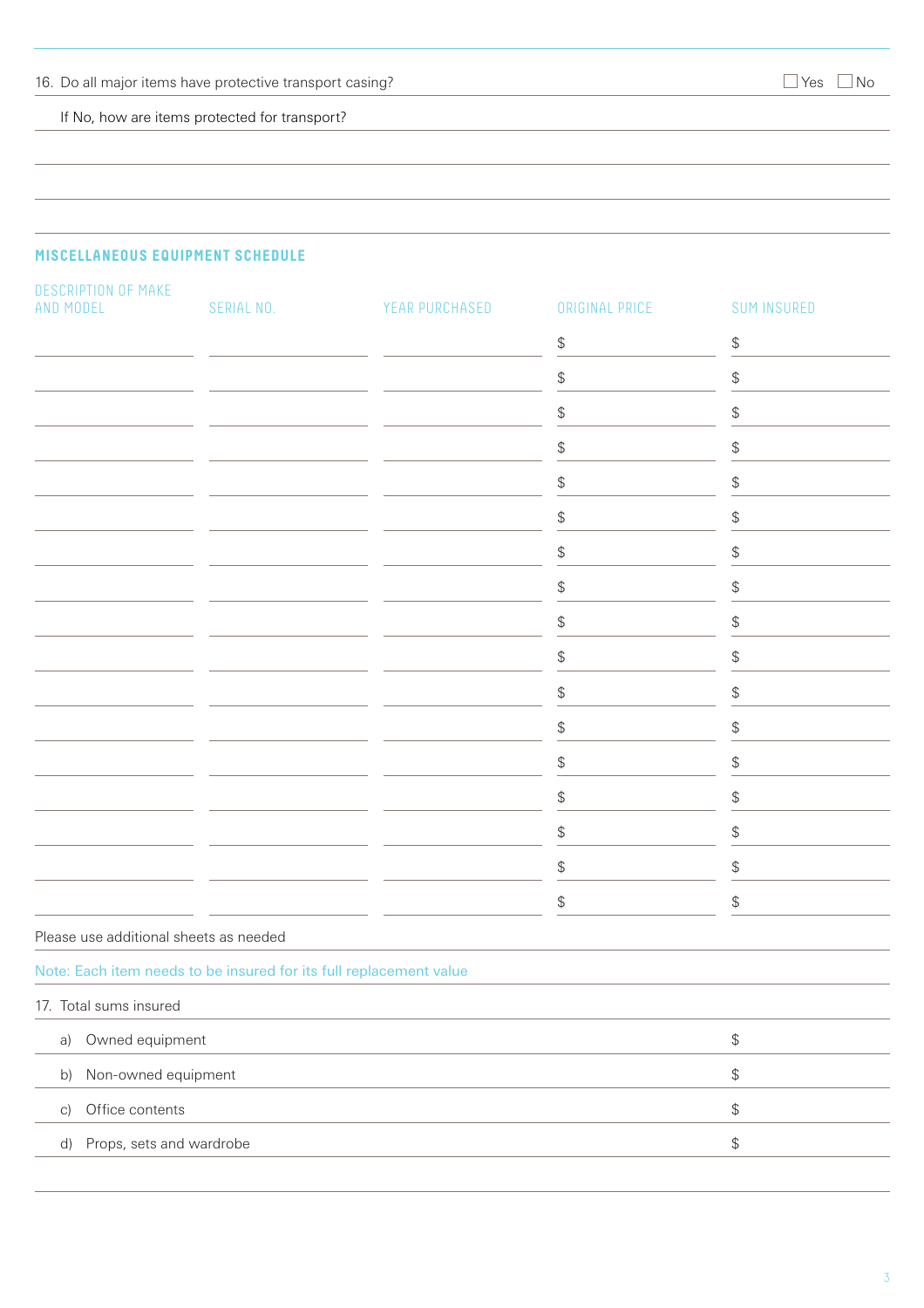| 18. Will any equipment be exposed to hazardous materials, used in stunts or involved in any<br>hazardous activities (e.g. mounted to motor vehicles, shooting from aircraft or watercraft)? | ⊿ Yes        | $\Box$ No |
|---------------------------------------------------------------------------------------------------------------------------------------------------------------------------------------------|--------------|-----------|
| If Yes, please provide full details                                                                                                                                                         |              |           |
|                                                                                                                                                                                             |              |           |
|                                                                                                                                                                                             |              |           |
|                                                                                                                                                                                             |              |           |
| 19. If the Proposer is a partnership, please provide the names and addresses of each partner                                                                                                |              |           |
|                                                                                                                                                                                             |              |           |
|                                                                                                                                                                                             |              |           |
|                                                                                                                                                                                             |              |           |
| 20. If the Proposer is a company or a private business venture, other than a partnership,<br>please supply the names and addresses of each director                                         |              |           |
|                                                                                                                                                                                             |              |           |
|                                                                                                                                                                                             |              |           |
|                                                                                                                                                                                             |              |           |
| 21. Have any of the Proposers ever been convicted of a criminal offence relating to arson,<br>fraud or otherwise involving dishonesty?                                                      | ⊿ Yes        | $\Box$ No |
| If Yes, please provide full details                                                                                                                                                         |              |           |
|                                                                                                                                                                                             |              |           |
|                                                                                                                                                                                             |              |           |
|                                                                                                                                                                                             |              |           |
| 22. Have any of the Proposers                                                                                                                                                               |              |           |
| Ever had any insurance declined, cancelled or made the subject of special terms or conditions?<br>a)                                                                                        | ⊥Yes         | ⊥No       |
| Lodged a claim on an insurance policy (other than for a motor vehicle or a life policy) during<br>b)<br>the past 5 years?                                                                   | ⊥Yes         | No.       |
| Ever had a claim declined by an insurance company?<br>$\vert$ C)                                                                                                                            | $\sqcup$ Yes | No        |
| If Yes to a), b) or c), please provide full details                                                                                                                                         |              |           |
|                                                                                                                                                                                             |              |           |
|                                                                                                                                                                                             |              |           |
|                                                                                                                                                                                             |              |           |
| 23. Have any of the Proposers arranged any other insurance through SURA Film and Entertainment<br>or with any other insurer, which covers the subject matter of this proposal?              | ⊥Yes         | ⊿ No      |
| If Yes, please provide full details                                                                                                                                                         |              |           |
|                                                                                                                                                                                             |              |           |
|                                                                                                                                                                                             |              |           |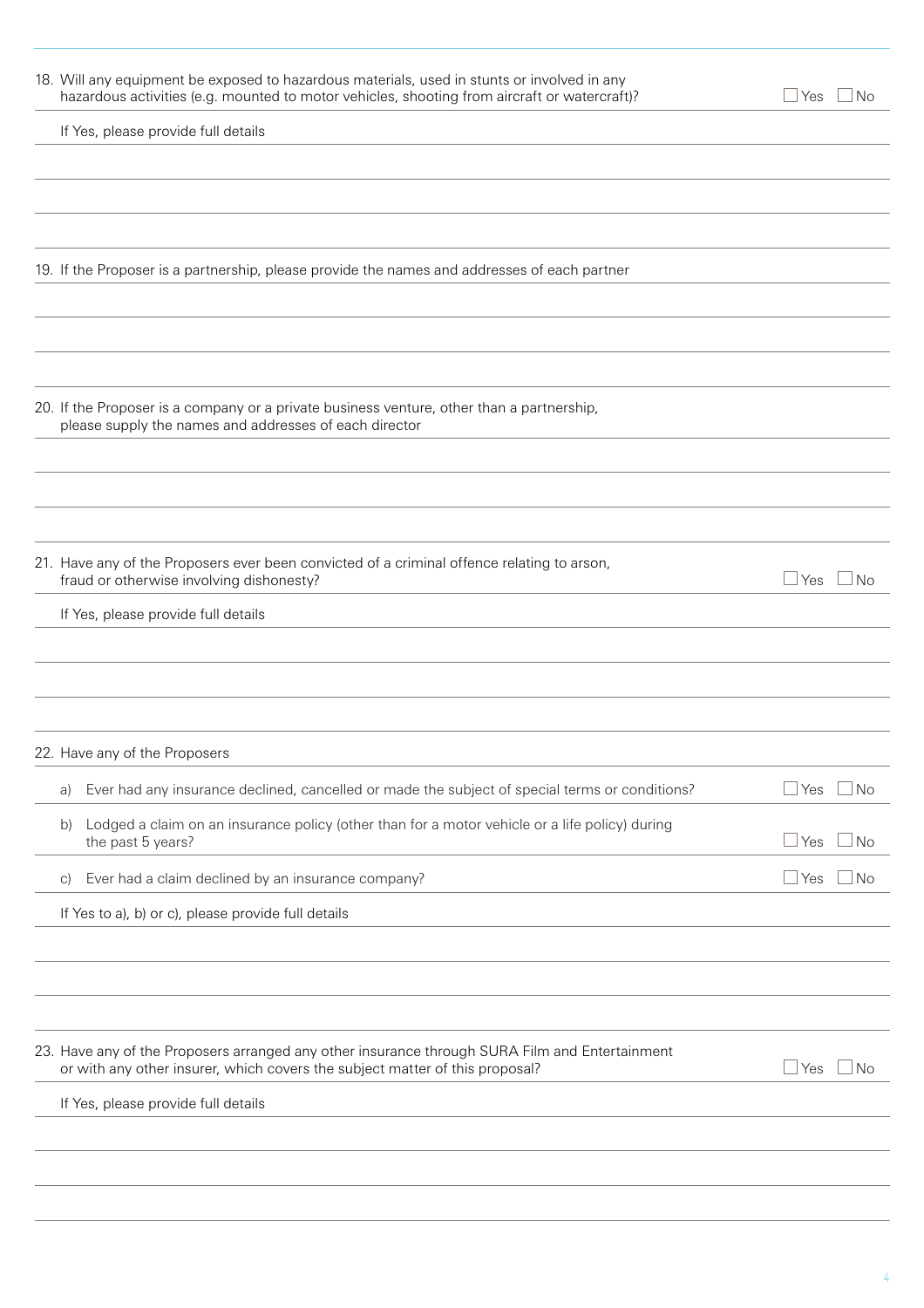| 24. Have any of the Proposers entered into any agreement which would affect your right to make<br>a claim against a responsible Third Party in the event of a claim under the insurance now being<br>proposed? | $\sqcup$ Yes<br>$\overline{\text{No}}$ |
|----------------------------------------------------------------------------------------------------------------------------------------------------------------------------------------------------------------|----------------------------------------|
| If Yes, please provide full details                                                                                                                                                                            |                                        |
|                                                                                                                                                                                                                |                                        |
|                                                                                                                                                                                                                |                                        |
|                                                                                                                                                                                                                |                                        |
| 25. Is the financial interest of any other person or organisation (for example, a mortgage or other<br>financier, lessor or principal), to be noted on the policy?                                             | $\Box$ Yes<br>$\vert$ $\vert$ No       |
| If Yes, please provide full details                                                                                                                                                                            |                                        |
|                                                                                                                                                                                                                |                                        |
|                                                                                                                                                                                                                |                                        |
| 26. Have you or any Partner or Director of the business                                                                                                                                                        |                                        |
| Ever been declared bankrupt?<br>a)                                                                                                                                                                             | $\overline{\text{No}}$<br><b>Yes</b>   |
| If Yes, please provide full detail                                                                                                                                                                             |                                        |
|                                                                                                                                                                                                                |                                        |
|                                                                                                                                                                                                                |                                        |
|                                                                                                                                                                                                                |                                        |
| Been involved in a company or business which became insolvent or subject to any form of<br>b)<br>solvency administration?                                                                                      | ⊿No<br>⊥Yes                            |
| If Yes, please provide full details                                                                                                                                                                            |                                        |
|                                                                                                                                                                                                                |                                        |
|                                                                                                                                                                                                                |                                        |
|                                                                                                                                                                                                                |                                        |

Please note: Questions 21 to 24 also apply to any person identified in answers to Questions 19 and 20.